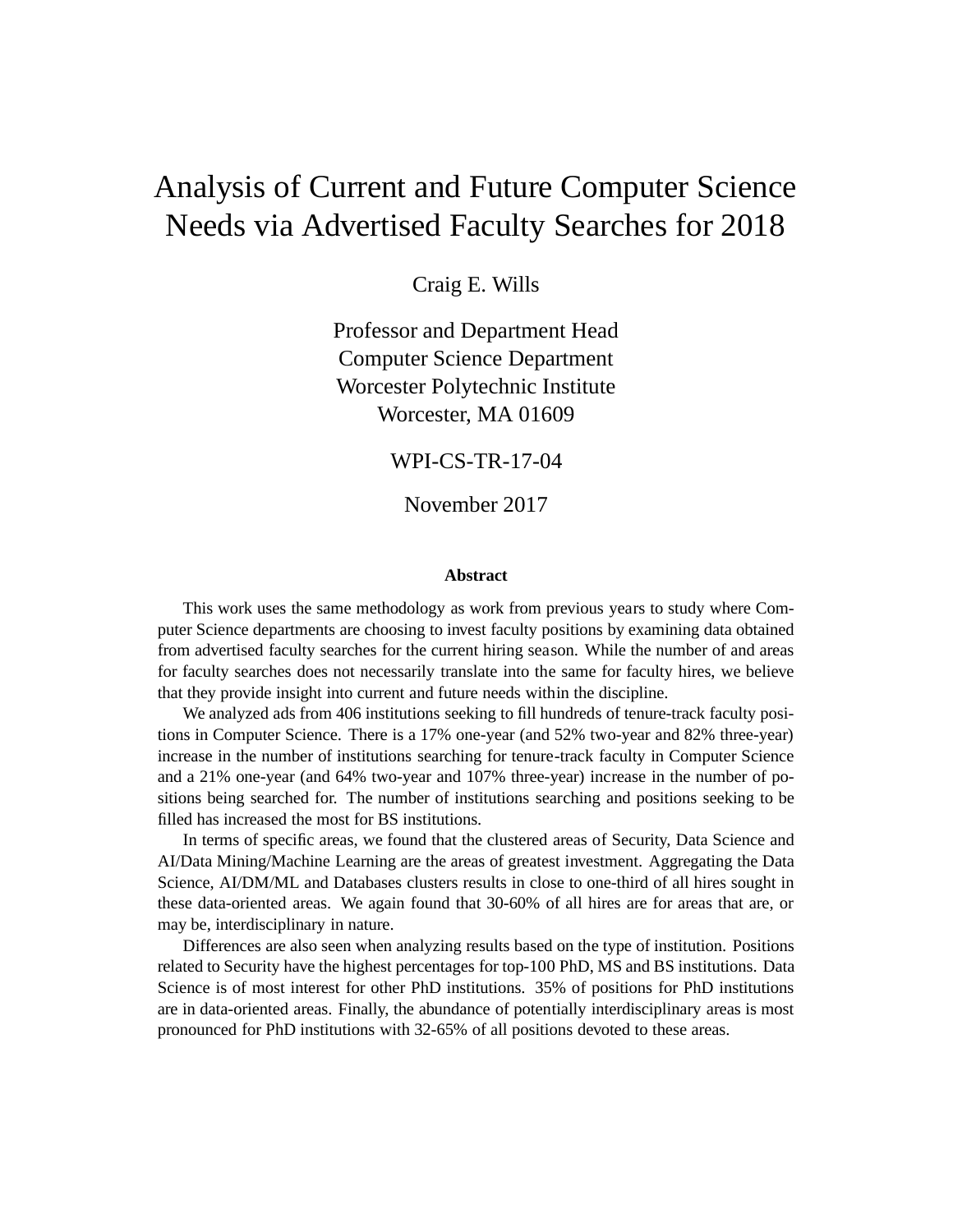## **1 Introduction**

The wealth of faculty searches in Computer Science during this hiring season for positions starting in 2018 again affords the opportunity to study areas of Computer Science where departments are choosing to invest in new faculty hires. This report details results in a similar manner as a study of faculty hiring ads in Computer Science done in previous years [1, 2, 3]. The longitudinal aspect also allows insight into the number of positions and the areas being sought over time.

The primary focus of this work is to study where departments specifically, and the discipline more generally, are choosing to invest precious tenure-track faculty positions. It is an opportunity to understand where Computer Science departments think they are in terms of current needs as well as where they think they are going.

With this focus, there are a number of caveats to our study:

- 1. Our study is not exhaustive in that it does not necessarily take into account all searches currently underway for this hiring season. We describe the methodology used to discover ads, but ads may have been missed or may not have been placed in the timeframe of our study.
- 2. While our study focuses on preferred areas for faculty applicants, not all ads identify such preferred areas. These searches are accounted for in the data, but are not considered when analyzing particular areas of interest.
- 3. Our study analyzes searches and not hires. The number and areas of actual faculty hires may not match what is being searched for.

### **2 Methodology**

As in past years, we used three primary sources for obtaining ads for Computer Science faculty positions: the Computer Research Association (CRA) Job postings<sup>1</sup> the Association for Computing Machinery (ACM) list of jobs<sup>2</sup>, and the Chronicle of Higher Education Vitae site<sup>3</sup>. We again augmented these sources with positions posted on the SIGCSE mailing list, which often includes ads for more undergraduate-focused institutions. We considered ads posted on these venues between August 2017 and mid-November 2017, which is the same timeframe used in our previous studies.

Only ads for tenured and tenure-track positions by departments containing Computer Science or closely-related programs were considered. We did not consider non-tenure-track positions such as lecturers, instructors or researchers and we only considered institutions awarding at least a BS degree. Searches for Deans or department chair positions were noted, but not considered because they do not reveal information regarding areas. Similarly, searches for other departments and programs with interest in faculty with Computer Science background were noted, but also not considered.

<sup>1</sup>https://cra.org/ads/

<sup>2</sup>http://jobs.acm.org/jobs/search

 $3$ https://chroniclevitae.com/job\_search/new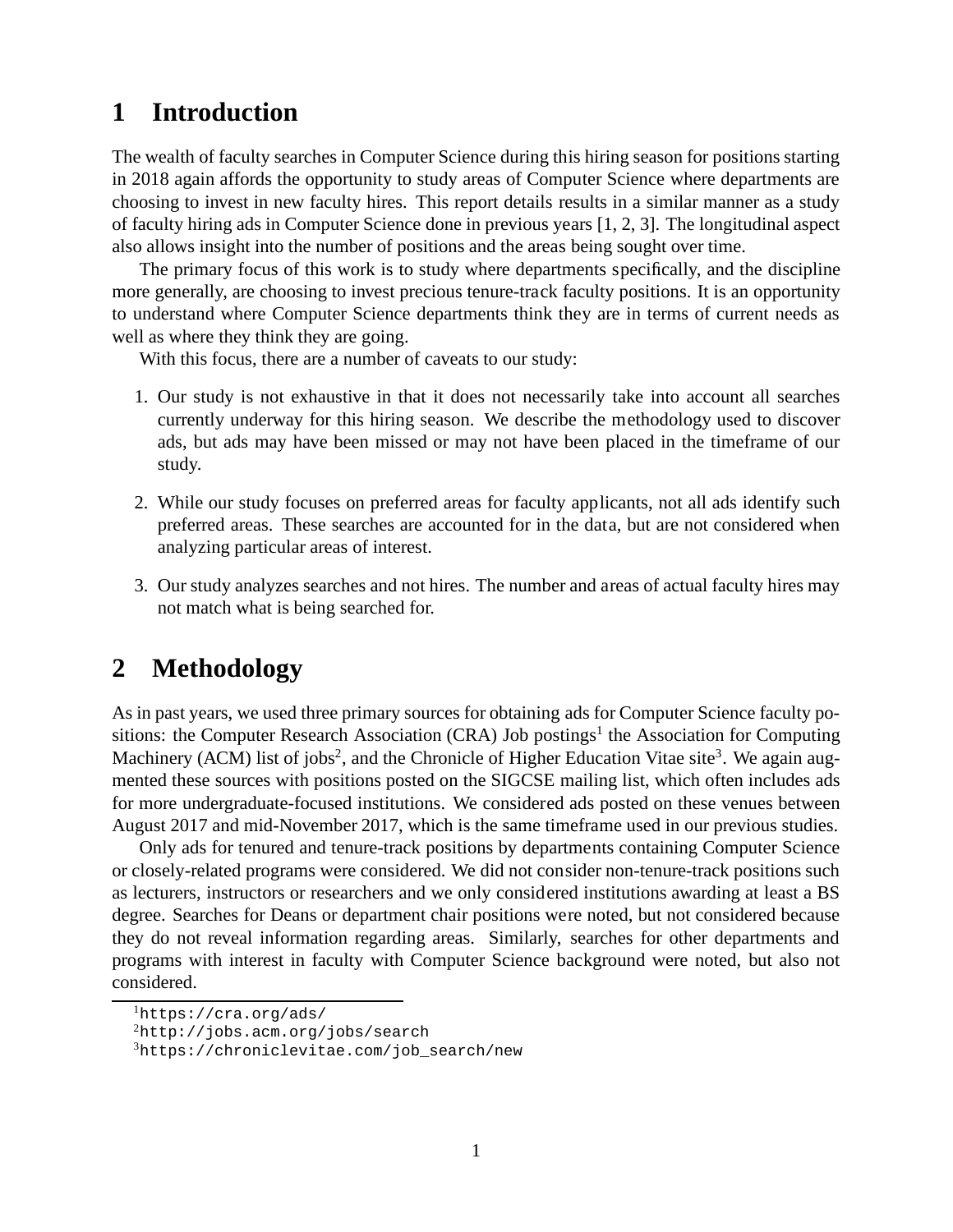### **3 Results**

#### **3.1 Institutions and Positions**

Using this methodology our resulting dataset contains information for faculty searches from 406 institutions (356 are U.S. based). 318 (78%) of these institutions indicate a specific number of positions being searched for with the remaining searches using non-specific phrases such as "multiple positions," "several positions" or just "positions" to indicate the number. As comparison, our previous-year study [3] found searches for 347 institutions (313 U.S. based) with 78% of these institutions indicating a specific number of positions being searched for.

The left-side of Figure 1 shows four-year results for the number of institutions searching. It shows a 17% increase over the past year, a 52% increase over the past two years, and a 82% increase over the past three years.



Institutions and Positions

Figure 1: Longitudinal Results for Number of Institutions Searching and Total Number of Positions Being Searched For

In terms of the total number of positions, in the past we experimented with treating such "Multiple Position" searches as meaning two, three or four positions and settled on a value of three. In related work [4] where we surveyed institutions on their hiring outcomes we found those seeking multiple positions responded seeking a median of 3 and mean of 3.5 positions. The right-side of Figure 1 shows the total number of positions searched for using a value of three for "multiple positions" for a total of 829 positions. This value represents a 21% one-year, a 64% two-year, and a 107% three-year increase in the number of positions being searched for.

Finally, in terms of institutions and positions we did encounter additional ads for Computer Sci-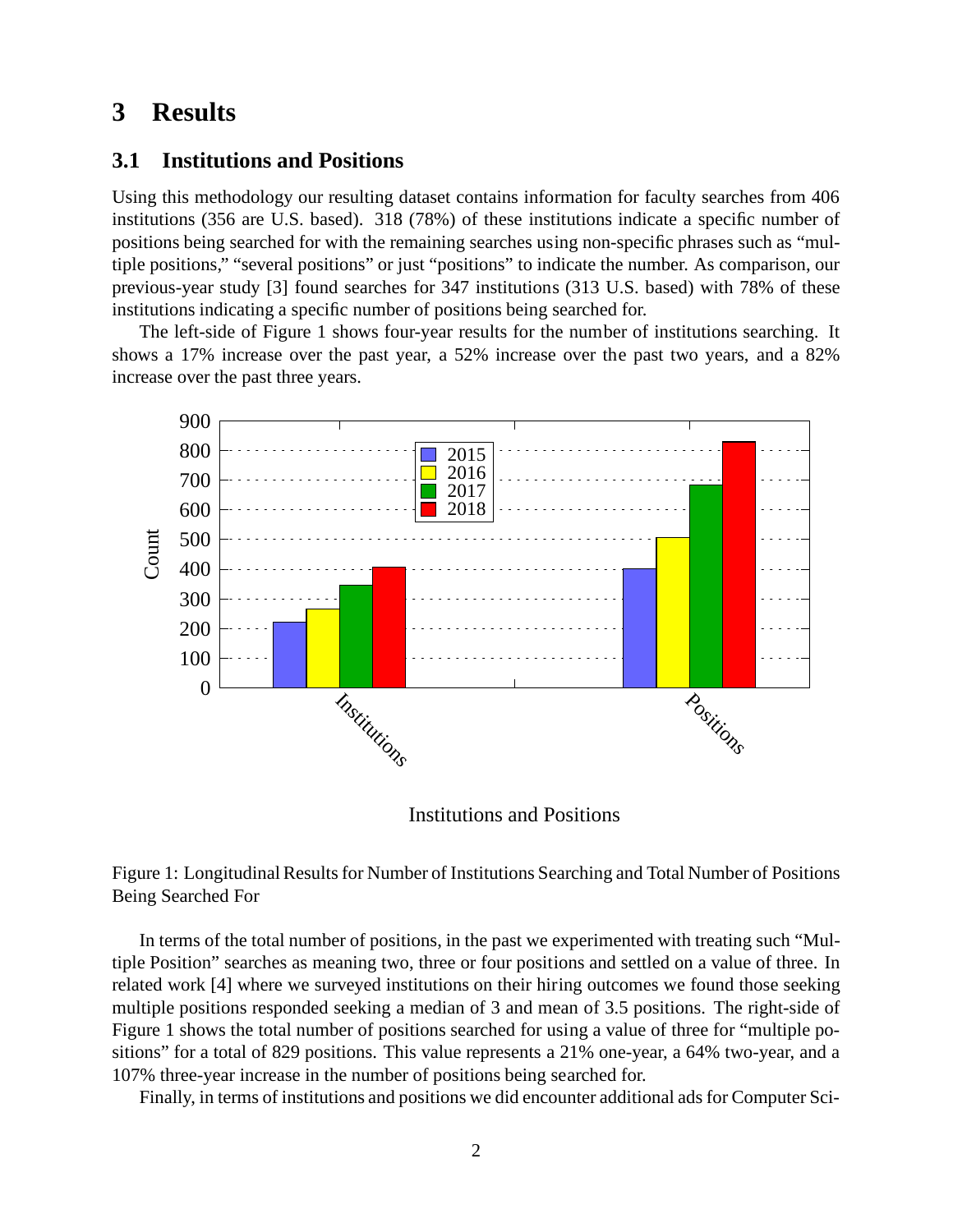entists that were noted, but not considered in our analysis. We found 27 Dean and Chair searches (up from 20 last year) as well as 146 faculty searches in other departments. These were primarily in Electrical & Computer Engineering or Information School/Science/Technology departments, although also included Bio/Health and Business departments. We do not represent that this list of additional searches is complete because it based only on ads in the venues we describe in our methodology. Ads appearing in other venues were not considered.

#### **3.2 Results by Topic**

In the same way that not all ads list a specific number of positions, it is also the case that not all ads list specific or preferred topics of interest<sup>4</sup>. 310 (76%) of the 406 institutions listed specific topics, which is up from 71% last year. In studying particular topics of interest, we only considered the ads from these institutions for our analysis.

In the initial step of our study, we determined the number of times that a specific topic was mentioned in an ad. Thus an ad for a single faculty position with preferred interest for the topics of HCI, Security, Machine Learning and Robotics would count one "mention" for each of these four topics. Another institution looking to focus three positions for the topic of Security would be one mention for Security. A total of 1289 specific topics are mentioned in ads (versus 1074 last year).

While mentioned topics are one metric, another approach is to consider a faculty search as a "vote" for a topic of current and future need. Using this approach a single position with four topics of interest would be investing 0.25 positions for each topic, while three positions focused in a single topic would invest 3.0 positions in that single topic.

The problem with weighting topics based on the number of positions is that not all ads list a specific number of positions. We again use the fixed value of three for multiple-position searches resulting in a total of 829 "positions" being searched for with 629 (75%) of the positions indicating preferences for specific topics. Figure 2 shows the percentage of mentions and positions for topics with at least one percent for either mentions or positions. They are shown in rank order based on the number of positions.

The results show that the topic of Security accounts for the highest percentage of both mentions and positions, although it accounts for relatively more positions. Security was also the top topic for both metrics last year. Data Science is again the topic with the second most percentage of positions, but drops to third for percentage of mentions. Machine Learning is the topic with second most percentage of mentions and third most percentage of positions.

#### **3.3 Results Clustered into Areas**

Figure 2 does not show topics that appear less frequently in ads nor does it group similar topics, such as Data Science and Big Data. To address these issues, we clustered topics into areas. These clustered areas and the set of topics constituting the area are shown in Table 1. Topics with a small number of mentions and not clearly fitting into a cluster are included in two other clusters—one with topics in traditional Computer Science (OtherCS) and one with topics more interdisciplinary

<sup>&</sup>lt;sup>4</sup>In a change from previous reports, we use the term "topic" to refer to sub-domains of Computer Science listed in ads and the term "area" to refer to a clustering of topics.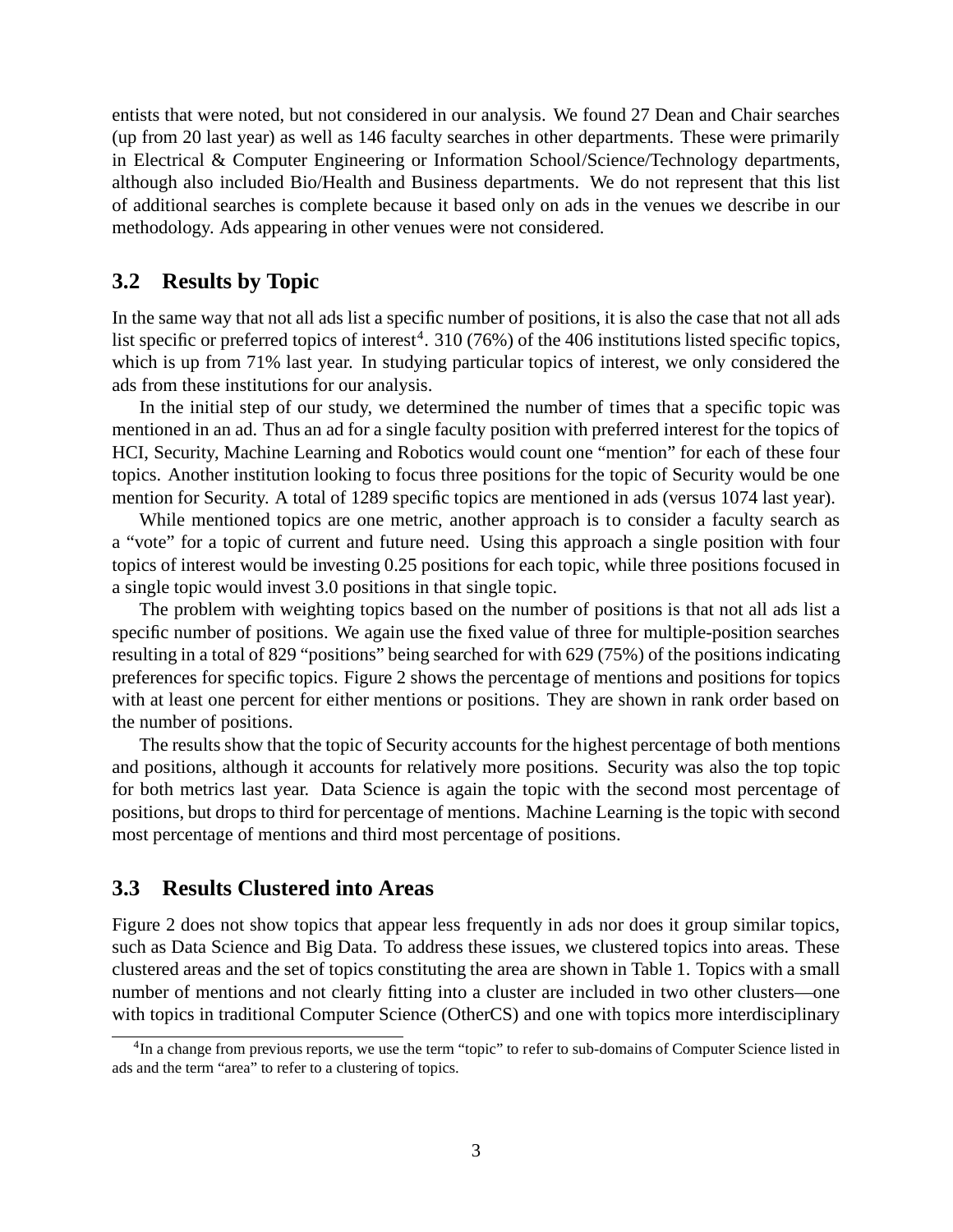

Figure 2: Topic Percentage by Mentions and by Positions

in nature (OtherInter). These are the same clusters used in last year's study [3] and essentially the same as used in previous year studies [1, 2].

Figure 3 shows the same results as Figure 2 using the clusters from Table 1 rather than the topics directly. It shows that the Security clustered area has the highest percentage of mentions and positions. Data Science has the next highest percentage of positions and third highest percentage of mentions. AI/DM/ML has the second highest percentage of mentions and third highest percentage of positions. Compared to last year, the Sys/Net clustered area dropped from third to fourth in percentage of mentions and positions.

The right-most clustered area in Figure 3 was added for this year's results. It is the Data Oriented cluster that further aggregates results for the Data Science, AI/DM/ML and Databases clusters. This aggregated cluster was introduced because of overlap between the three data-oriented clusters while still retaining the three distinct clusters as defined in Table 1. As shown in the figure, this aggregated cluster accounts for 31% of the mentions and 32% of the positions.

#### **3.4 Results Comparison with Previous Years**

Figure 4 shows a more complete comparison of clustered area results based on percentage of positions for the previous year searches of 2015, 2016 and 2017 with the current year searches for 2018. Clustered areas are ordered based on 2018 percentages. The results show a bit of a drop for the percentage of positions are being targeted for Security hires and a comparable percentage of positions for the Data Science cluster. The AI/DM/ML cluster jumped significantly with close to 15% of positions while the Systems/Networking cluster is next with a slight drop in percentage.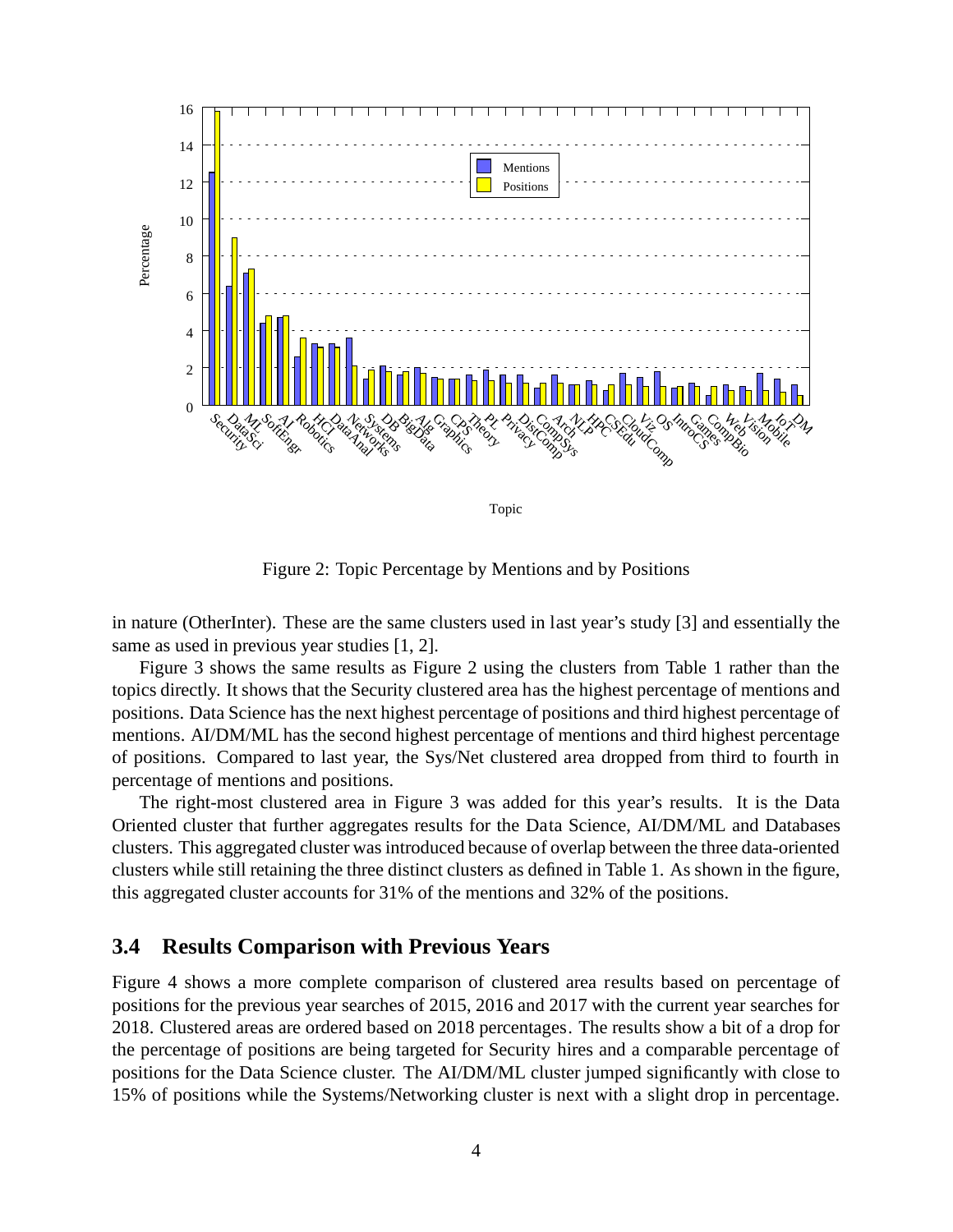| Area           | <b>Constituent Topics</b>                                                               |  |  |  |  |  |  |
|----------------|-----------------------------------------------------------------------------------------|--|--|--|--|--|--|
| AI/DM/ML       | Artificial Intelligence, Computational Linguistics, Data Mining, Deep Learning, Machine |  |  |  |  |  |  |
|                | Learning, Natural Language Processing                                                   |  |  |  |  |  |  |
| Arch           | Architecture, Hardware                                                                  |  |  |  |  |  |  |
| <b>Bioinfo</b> | <b>Bioinformatics</b>                                                                   |  |  |  |  |  |  |
| Compiler/PL    | Compilers, Programming Languages                                                        |  |  |  |  |  |  |
| CompSci        | Biodesign, Biomedical, Computational Biology, Computational Life Science, Computa-      |  |  |  |  |  |  |
|                | tional Neuroscience, Computational Science, Network Science, Numerical Analysis, Sci-   |  |  |  |  |  |  |
|                | entific Computation                                                                     |  |  |  |  |  |  |
| DataSci        | Big Data, Data Analytics, Data Science, Visualization, Visual Analysis/Computing        |  |  |  |  |  |  |
| DB             | Database, Data Management, Information Retrieval, Information Systems                   |  |  |  |  |  |  |
| Games          | Animation, Games                                                                        |  |  |  |  |  |  |
| HCI            | Augmented Reality, Cognitive Science, Disability Technology, HCI, Immersive Systems,    |  |  |  |  |  |  |
|                | <b>Interactive Applications, Virtual Reality</b>                                        |  |  |  |  |  |  |
| ImageSci       | Graphics, Medical Imaging, Pattern Recognition, Vision                                  |  |  |  |  |  |  |
| Mobile         | Human-Centered Computing, Mobile Systems                                                |  |  |  |  |  |  |
| Robotics/CPS   | Autonomous/Vehicular Systems, Cyber-Physical Systems, Embedded Systems, Intelligent     |  |  |  |  |  |  |
|                | Systems, Internet of Things, Robotics, Smart Systems                                    |  |  |  |  |  |  |
| Security       | Cryptography, Forensics, Information Assurance, Privacy, Security, Trusted Computing    |  |  |  |  |  |  |
| SoftEngr       | Dependable Software, Software Assurance, Software Design, Software Deveopment, Soft-    |  |  |  |  |  |  |
|                | ware Engineering, Software Systems                                                      |  |  |  |  |  |  |
| Sys/Net        | Cloud Computing, Computer Systems, Distributed Computing, High Performance Com-         |  |  |  |  |  |  |
|                | puting, Network/System Administration, Networking, Operating Systems, Parallel Com-     |  |  |  |  |  |  |
|                | puting, System Analysis, Systems                                                        |  |  |  |  |  |  |
| Theory/Alg     | Algorithms, Computational Geometry, Formal Methods, Logic, Theory                       |  |  |  |  |  |  |
| <b>OtherCS</b> | CS Education, Data Structures, Information Technology, Internet, Introductory CS, Mod-  |  |  |  |  |  |  |
|                | eling, Optimization, Quantum Computing, Simulation, Social Computing, Software, Veri-   |  |  |  |  |  |  |
|                | fication, Web Technologies                                                              |  |  |  |  |  |  |
| OtherInter     | Applications, Climate Informatics, Computational Engineering, Design Theory, Dig-       |  |  |  |  |  |  |
|                | ital Computation Studies, Digital Health, Digital Libraries, Economic Computing,        |  |  |  |  |  |  |
|                | Ethics, Financial Technology, Interdisciplinary Applications, Journalism Learning Sci-  |  |  |  |  |  |  |
|                | ence/Technology, Materials, Operations Research, Statistics, Sustainability             |  |  |  |  |  |  |

Table 1: Topics Grouped in Each Clustered Area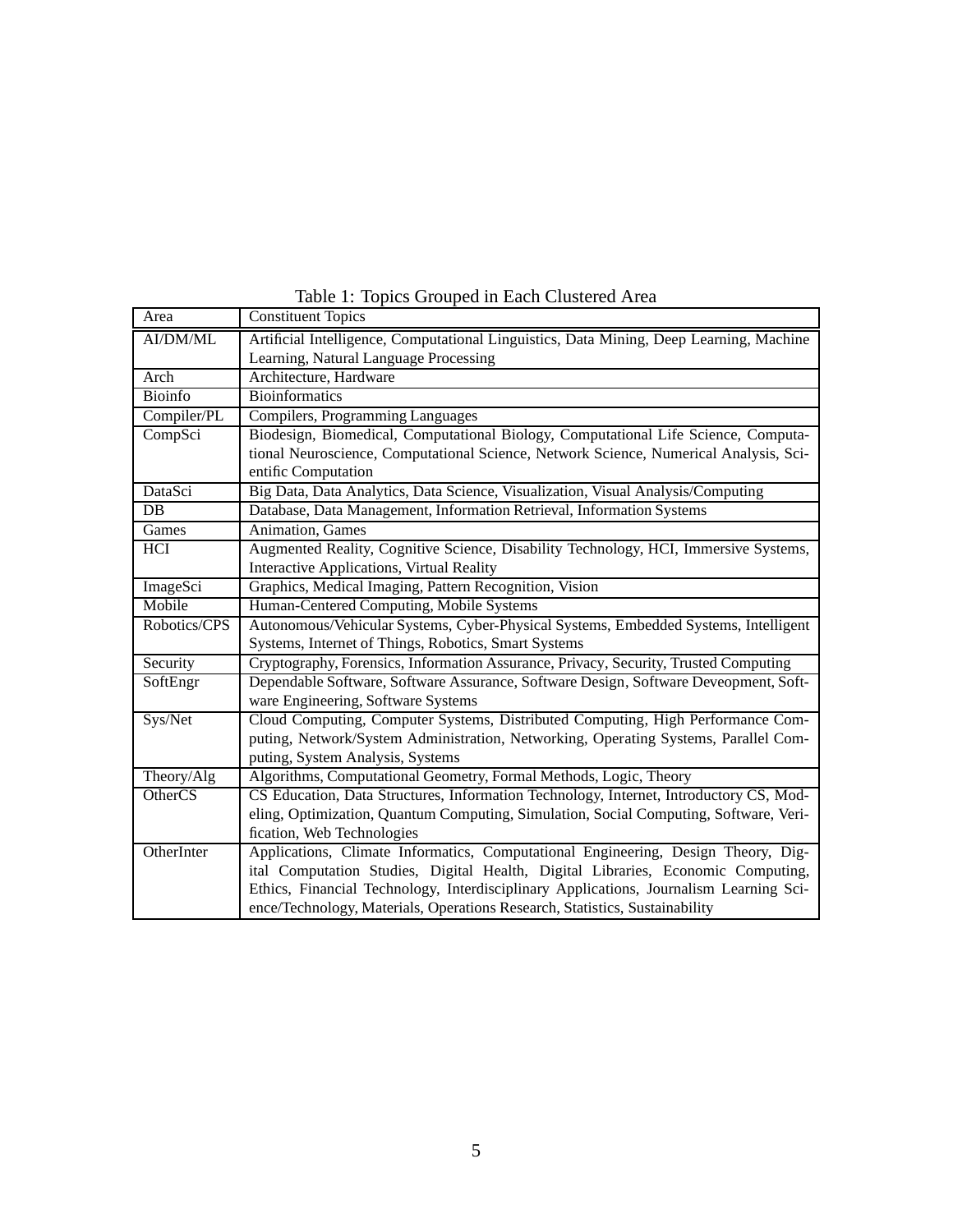

Figure 3: Clustered Area Percentage by Mentions and by Positions

For other topic clusters, Human-Computer Interaction had the largest year-over-year percentage increase while Software Engineering, Mobile Systems and Robotics/CPS had the largest yearover-year decreases. The aggregated Data Oriented cluster increased significantly compared to reconstructed results for previous years. This increase is directly due to the significant percentage increase for the AI/DM/ML cluster.

In terms of longer-term trends, Figure 4 shows with percentage drops for Security, Robotics/CPS and Computational Science, that only Other Computer Science has increased its contributions each year. In contrast, Systems/Networking and Software Engineering have decreased their contributions each of the past three years.

### **3.5 Results for Interdisciplinary Clustered Areas**

Another question we again examined is how the interdisciplinary nature of Computer Science is affecting hiring. Specific clusters in Table 1 that are more interdisciplinary include the Data Science, Robotics/CPS, Bioinformatics, Games, Computational Science, and Other Interdisciplinary clusters. Combining the results for these clusters from Figure 3 shows that 29% of the positions are for these more interdisciplinary areas. Moreover, other clusters such as AI/DM/ML and Security either support interdisciplinary work or may include work with other disciplines. Including these two clusters, which have some amount of interdisciplinary nature, results in up to 62% of the positions being interdisciplinary in nature. The total percentages are a bit higher compared to the previous year results of 59%.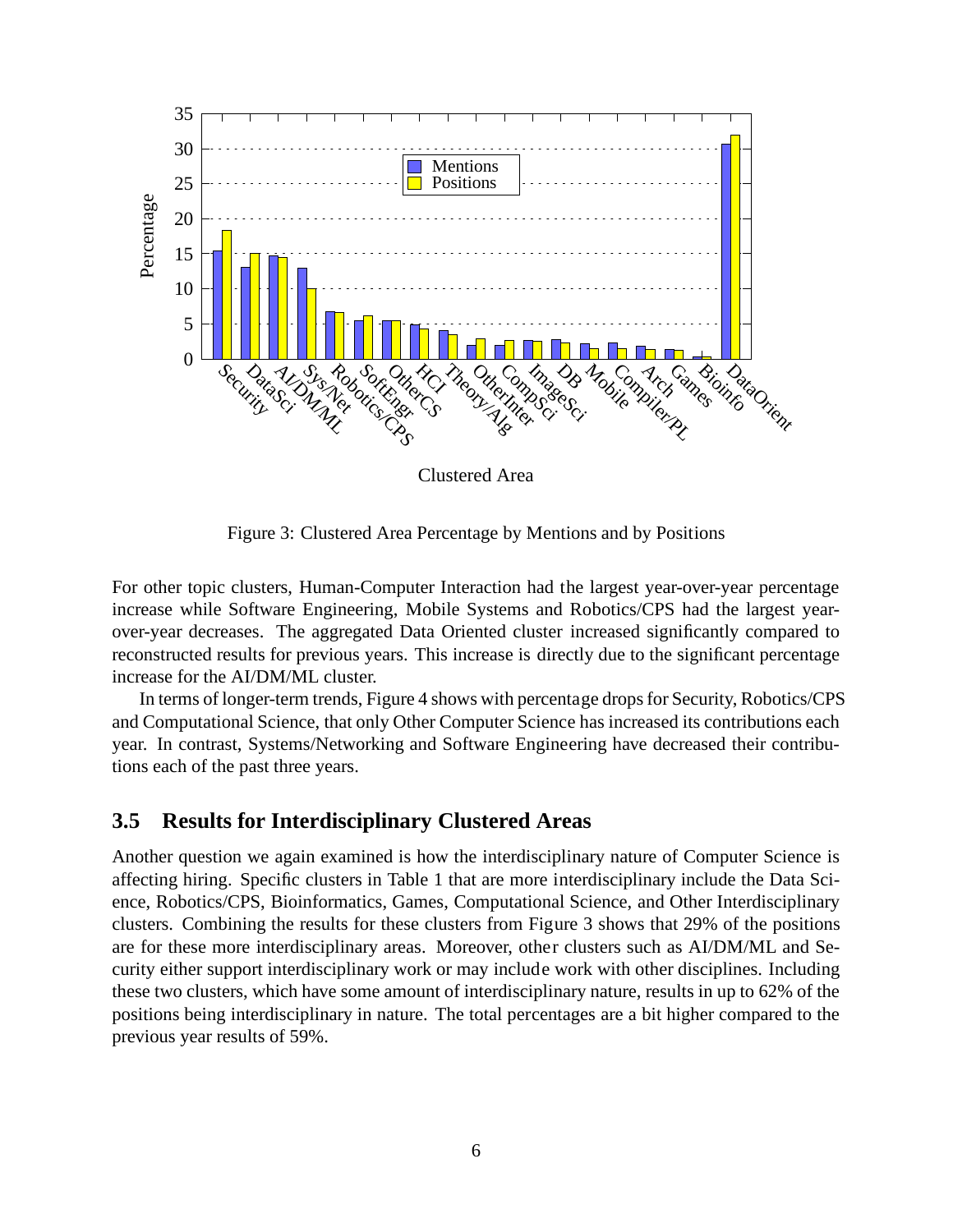

Clustered Area

Figure 4: Clustered Area Percentage by Positions for 2018 in Comparison with Previous Years

### **4 Results By Type of Institution**

As means to better understand the results we augmented the dataset to include additional information about each institution. Table 2 shows a breakdown of results based on whether the institution is public, private on non-U.S.-based. The results show that 196 (48%) of the institutions are public and account for 405 (49%) of the total positions. The included non-U.S.-based institutions tend towards seeking higher numbers of positions.

|             |              |             |                                       |            |            |           | % Positions |
|-------------|--------------|-------------|---------------------------------------|------------|------------|-----------|-------------|
| Institution | Number of    |             | <b>Advertised Number of Positions</b> | Total      | w/Specific |           |             |
| <b>Type</b> | Institutions |             |                                       | $3+$       | Multiple   | Positions | Topic       |
| Public      | 196          | 102(52%)    | 34 (17%)                              | $19(10\%)$ | 41 (21%)   | 405       | 79%         |
| Private     | 160          | $100(62\%)$ | 21 (13%)                              | $12(8\%)$  | 27(17%)    | 295       | 68%         |
| Non-U.S.    | 50           | 12(24%)     | $5(10\%)$                             | 13(26%)    | $20(40\%)$ | 129       | 85%         |
| All         | 406          | 214 (53%)   | 60(15%)                               | $44(11\%)$ | 88 (22%)   | 829       | 76%         |

Table 2: Summary of Position Searches by Public, Private, Non-U.S. Institution

A more significant distinction is to characterize each institution based on the type of the degree program it offers. For example, undergraduate-only programs may not have the same needs as PhD programs. For this portion of the study we augmented our dataset to include the highest degree offered by each program—BS, MS or PhD. Our dataset includes 178 PhD institutions—up from 165 last year. In order to study faculty investments at the most prominent U.S. programs, we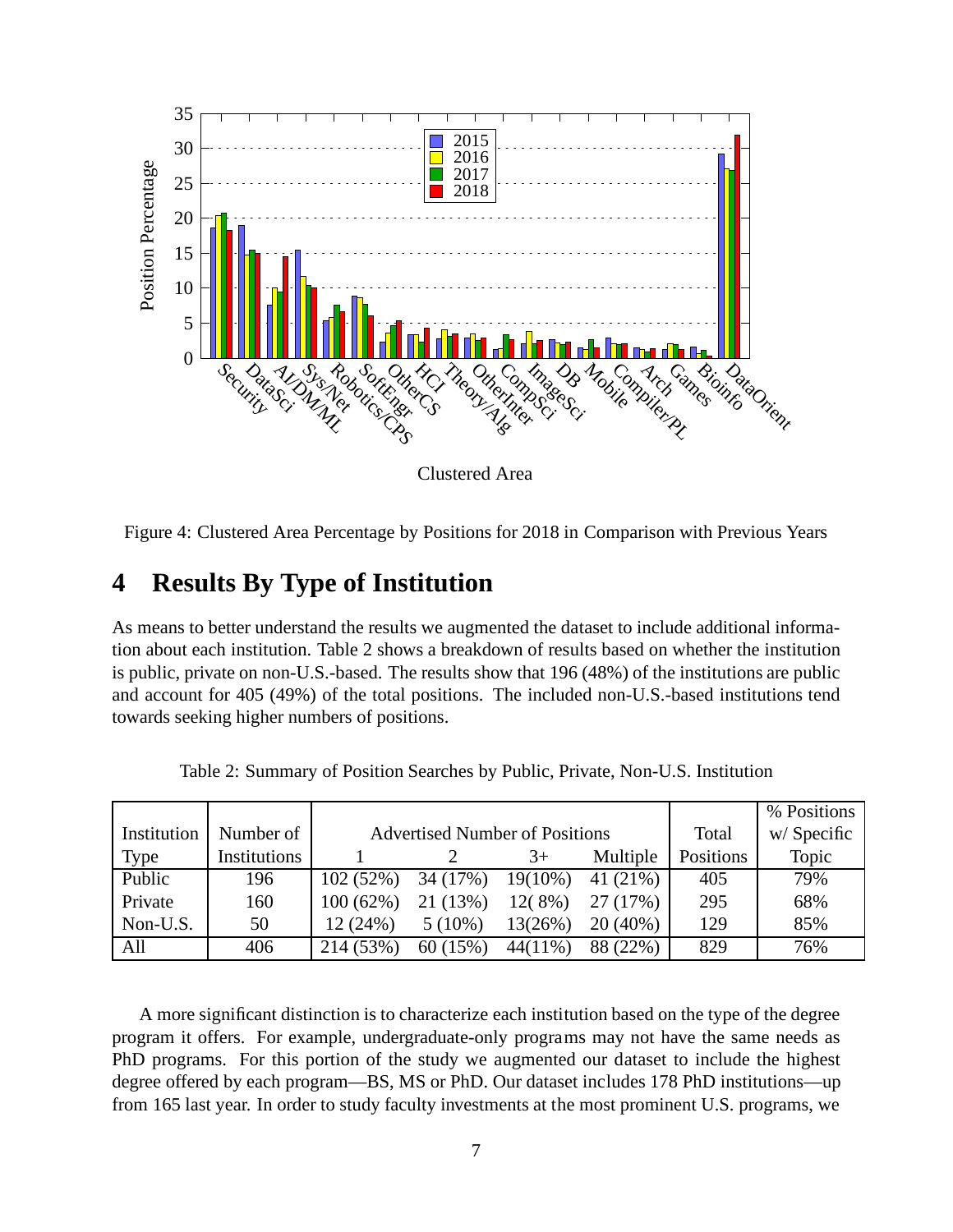further subdivided this group by using the U.S. News Rankings of the 100 Best Graduate schools<sup>5</sup>. This "PhD100" list accounts for 84 (vs. 86 last year) institutions in our dataset. The remaining PhD programs, including 45 non-U.S. based, are denoted as "PhDOther". Table 3 shows summary results based on the four institution types. The left-side of Figure 5 shows longitudinal results for the number of institutions searching where there is a similar number of PhD100 institutions, but increases for the other types with PhDOther up by 19%, MS by 17% and BS by 29%.

|             |              |           |                                       |            |             |           | % Positions |
|-------------|--------------|-----------|---------------------------------------|------------|-------------|-----------|-------------|
| Institution | Number of    |           | <b>Advertised Number of Positions</b> | Total      | w/ Specific |           |             |
| Type        | Institutions |           |                                       | $3+$       | Multiple    | Positions | Topic       |
| PhD100      | 84           | 14 (17%)  | $8(10\%)$                             | 13 (8%)    | 49 (58%)    | 294       | 74%         |
| PhDOther    | 94           | 28 (30%)  | 15(16%)                               | 20(21%)    | 31 (33%)    | 229       | 88%         |
| <b>MS</b>   | 83           | 51 (61%)  | 18 (22%)                              | $8(10\%)$  | 6(7%)       | 130       | 78%         |
| <b>BS</b>   | 145          | 121 (83%) | 19 (13%)                              | 3(2%)      | $2(1\%)$    | 176       | 62%         |
| All         | 406          | 214 (53%) | 60(15%)                               | $44(11\%)$ | 88 (22%)    | 829       | 76%         |

Table 3: Summary of Position Searches by Institution Type Based on Highest Degree Offered

Table 3 reveals differences between the different types of institutions. Ads for 83% of the BS institutions are for a single position while 58% of the ads for PhD100 institutions are for multiple positions. The overall percentages are generally comparable as last year.

As shown, the distributions translate into a total number of 294 positions for PhD100 institutions, which is a 9% increase from last year. We note that this number is particularly sensitive to the number of positions assumed for "multiple position" searches as over half of these searches are not specific in the number of positions being sought. The right-side of Figure 5 shows four-year results for the number of positions being searched for by the four types of institutions. The other position counts and relative change from last year are 229 positions (34% increase) for PhDOther, 130 positions (10% increase) for MS and 176 positions (39% increase) for BS institutions.

The last column of Table 3 shows that only 62% of positions from BS institutions identify specific areas of interest while 88% of PhDOther institutions do so with the percentages for the other institution types in between. In order to understand differences on areas of interest between different types of institutions for 2018 searches, we break down the results in Figure 3 based upon the type. Figure 6 shows the results (in the same rank order as Figure 3) grouped by the four types of institutions.

The figure shows a number of interesting results. For the second consecutive year, positions related to Security have the highest percentages for all but PhDOther institutions. Data Science is of most interest for PhDOther institutions and is also of much interest for PhD100 and MS institutions. AI/DM/ML is also of high interest to PhD100 and PhDOther institutions. These results translate into roughly 35% of positions being sought by PhD-granting institutions are for the Data Oriented aggregated cluster, while roughly 25% of positions for BS and MS institutions are in the Data Oriented cluster.

 $5$ http://grad-schools.usnews.rankingsandreviews.com/best-graduate-schools/ top-science-schools/computer-science-rankings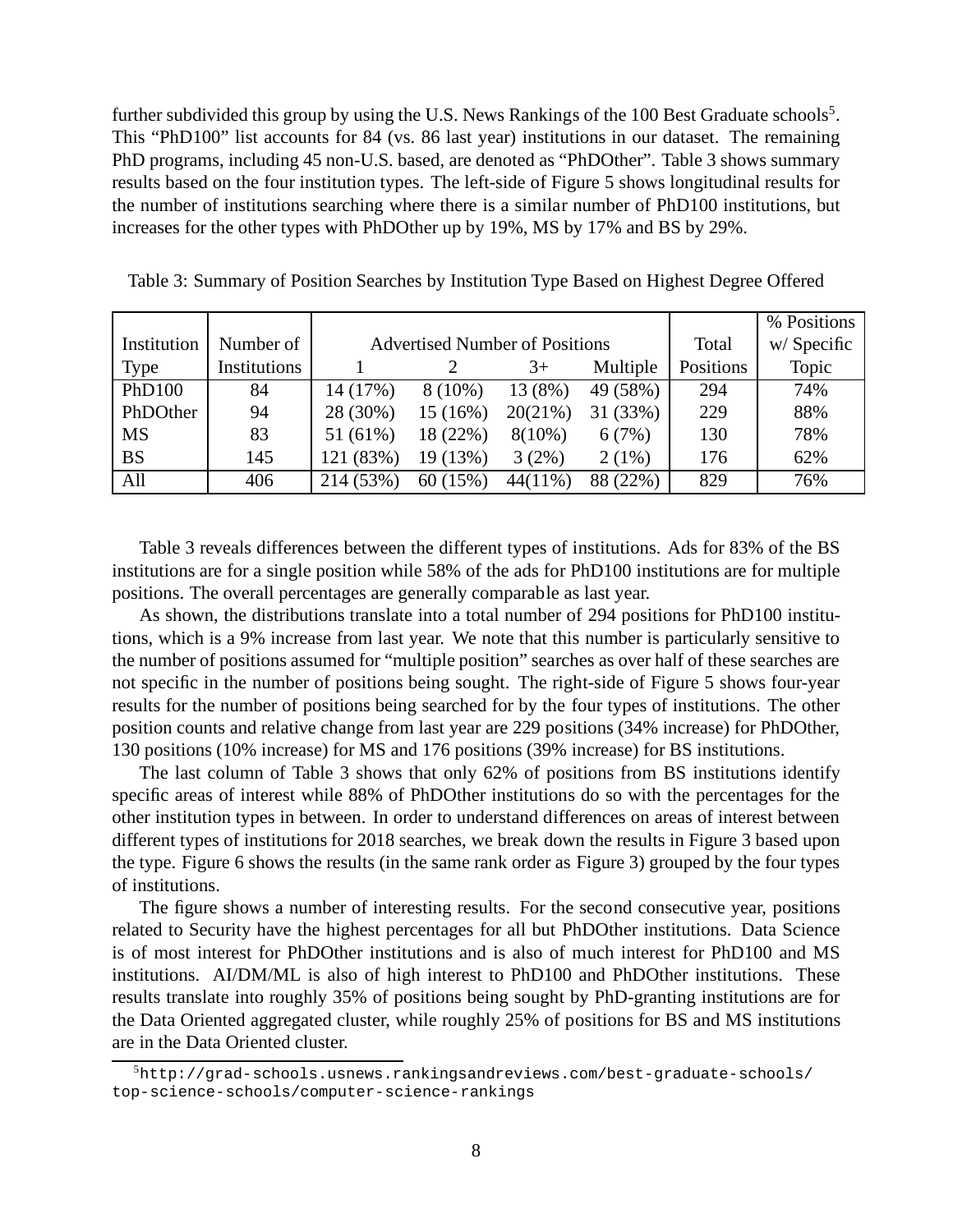

Institutions and Positions by Type

Figure 5: Three-Year Numbers of Institutions Searching and Positions Being Searched For Based on Type of Institution Based on Highest Degree Offered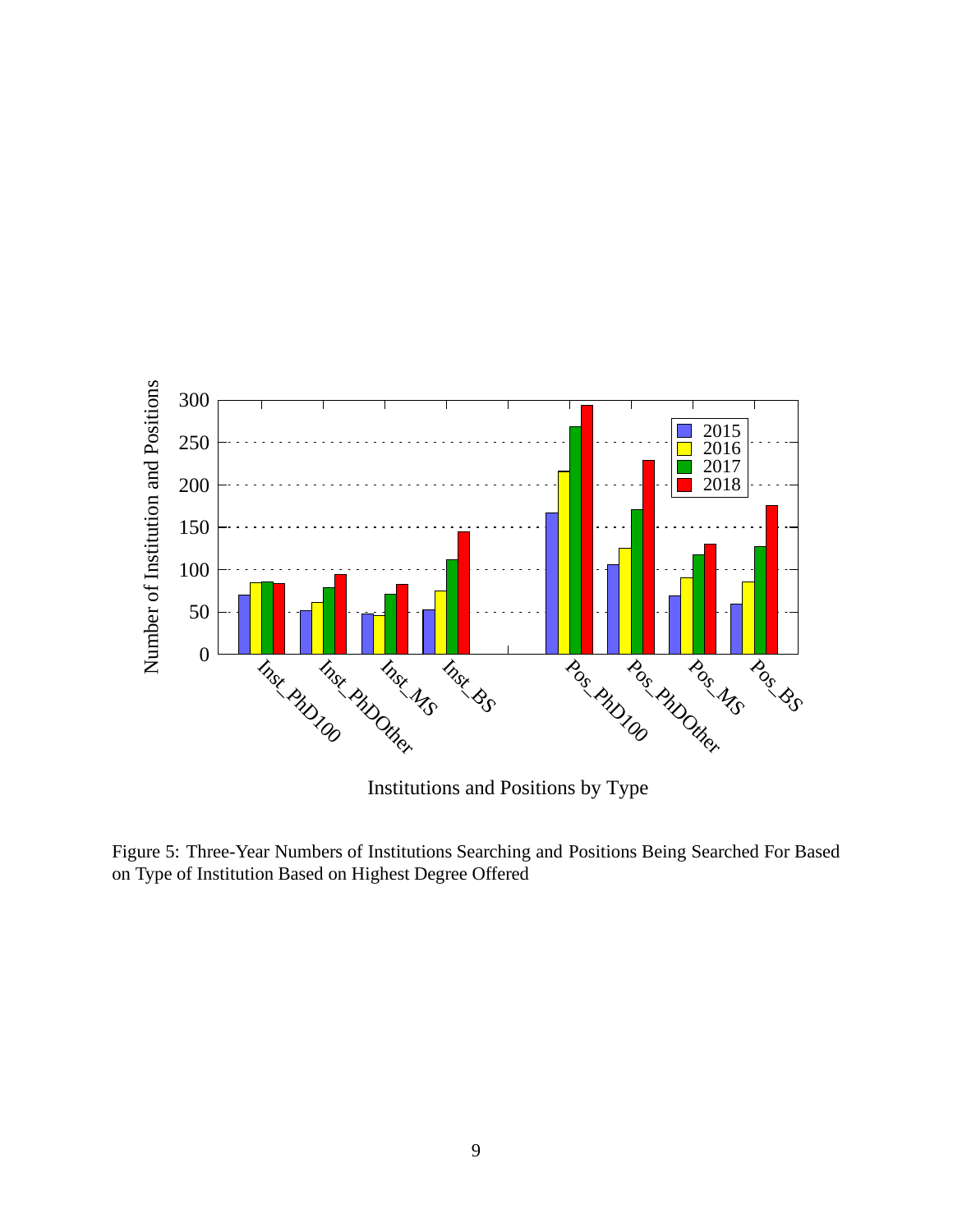

Figure 6: Clustered Area Percentage by Institution Type Based on Highest Degree Offered

In terms of other clustered areas, the Systems/Networking and Software Engineering clusters are of highest interest to BS institutions and lowest interest to PhD100 institutions. Robotics/CPS is of most interest to PhD-granting institutions. Other CS topics are of most interest to BS institutions. Human-Computer Interaction is of most interest to the PhD-granting institutions. Computational Science is of most interest to the PhD100 institutions, while Compilers and Programming Languages is of most interest to the MS institutions.

Finally, Figure 7 shows the longitudinal percentage of positions devoted to areas that are more and some amount of interdisciplinary in nature. The 2018 results show that the impact of interdisciplinary areas is even more pronounced for PhD institutions with at least 32% and up to 65% of all positions devoted to these areas. These percentages are smaller than last year for these institutions. In contrast, MS and BS institutions have a range of 22-54% of positions are devoted to interdisciplinary areas. These percentages are increased from last year for MS and decreased for BS institutions.

### **5 Summary and Future Work**

This work uses the same methodology as work from previous years to study where Computer Science departments are choosing to invest faculty positions by examining data obtained from advertised faculty searches for the current hiring season. While the number of and areas for faculty searches does not necessarily translate into the same for faculty hires, we believe that they provide insight into current and future needs within the discipline.

We analyzed ads from 406 institutions seeking to fill hundreds of tenure-track faculty positions in Computer Science. There is a 17% one-year (and 52% two-year and 82% three-year) increase in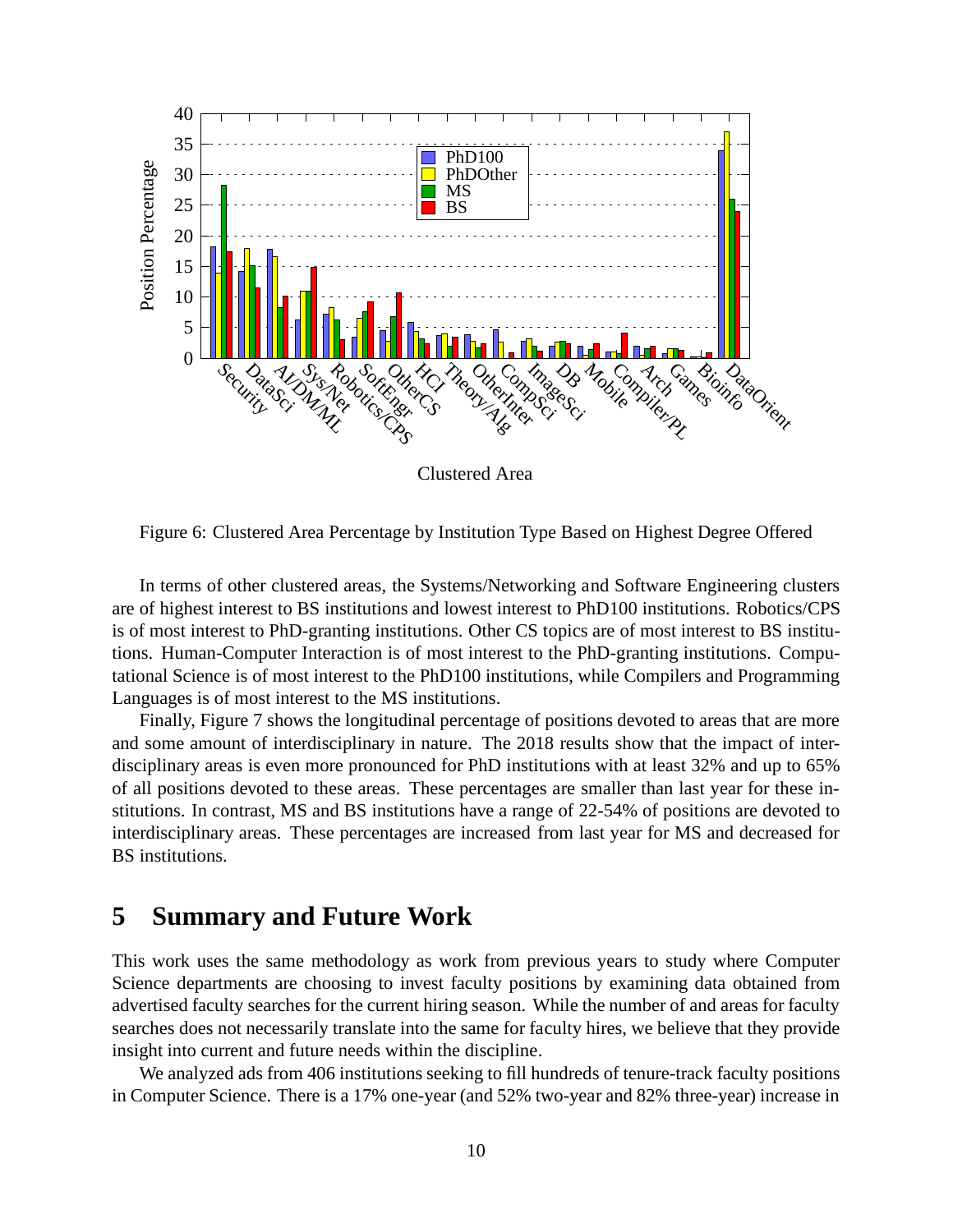

Figure 7: Investment in Interdisciplinary Clustered Areas by Institution Type Based on Highest Degree Offered